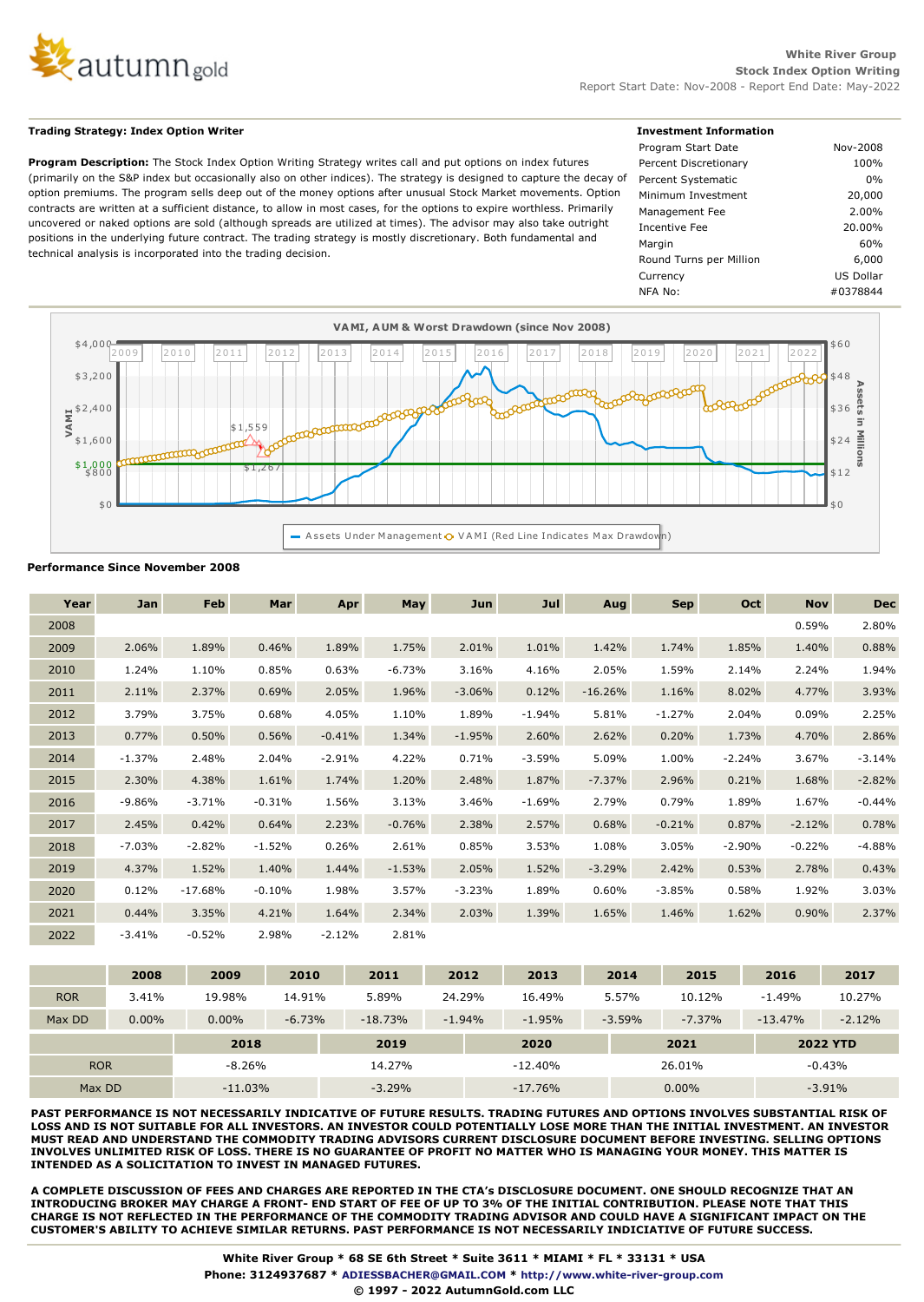

| <b>Program Statistics</b>                       |           | <b>Annualized Statistics</b> |        |  |  |  |
|-------------------------------------------------|-----------|------------------------------|--------|--|--|--|
| Peak-to-Valley Drawdown (2) May 2011 - Aug 2011 | $-18.73%$ | Compound ROR (1)             | 8.89%  |  |  |  |
| Worst Monthly Return (Feb 2020)                 | $-17.68%$ | <b>Standard Deviation</b>    | 11.02% |  |  |  |
| <b>Current Losing Streak</b>                    | $-0.43%$  | Downside Deviation           | 9.08%  |  |  |  |
| Average Monthly Return                          | 0.77%     | Sharpe Ratio (3)             | 0.74   |  |  |  |
| Monthly Std. Deviation                          | 3.18%     | Sortino Ratio (4)            | 0.40   |  |  |  |
| Gain Deviation (126 months gain)                | 1.31%     | Calmar Ratio (5)             | 0.30   |  |  |  |
| Loss Deviation (37 months loss)                 | 3.93%     | Sterling Ratio (6)           | 0.29   |  |  |  |
| Gain to Loss Ratio                              | 0.58      | <b>Gain Deviation</b>        | 4.54%  |  |  |  |
| Omega Ratio 5<br>% Threshold                    | 1.39      | Loss Deviation               | 13.61% |  |  |  |
|                                                 |           | Profit Loss Ratio            | 1.96   |  |  |  |

**PAST PERFORMANCE IS NOT NECESSARILY INDICATIVE OF FUTURE RESULTS. TRADING FUTURES AND OPTIONS INVOLVES SUBSTANTIAL RISK OF LOSS AND IS NOT SUITABLE FOR ALL INVESTORS. AN INVESTOR COULD POTENTIALLY LOSE MORE THAN THE INITIAL INVESTMENT. AN INVESTOR MUST READ AND UNDERSTAND THE COMMODITY TRADING ADVISORS CURRENT DISCLOSURE DOCUMENT BEFORE INVESTING. SELLING OPTIONS INVOLVES UNLIMITED RISK OF LOSS. THERE IS NO GUARANTEE OF PROFIT NO MATTER WHO IS MANAGING YOUR MONEY. THIS MATTER IS INTENDED AS A SOLICITATION TO INVEST IN MANAGED FUTURES.**

**A COMPLETE DISCUSSION OF FEES AND CHARGES ARE REPORTED IN THE CTA's DISCLOSURE DOCUMENT. ONE SHOULD RECOGNIZE THAT AN INTRODUCING BROKER MAY CHARGE A FRONT- END START OF FEE OF UP TO 3% OF THE INITIAL CONTRIBUTION. PLEASE NOTE THAT THIS CHARGE IS NOT REFLECTED IN THE PERFORMANCE OF THE COMMODITY TRADING ADVISOR AND COULD HAVE A SIGNIFICANT IMPACT ON THE CUSTOMER'S ABILITY TO ACHIEVE SIMILAR RETURNS. PAST PERFORMANCE IS NOT NECESSARILY INDICIATIVE OF FUTURE SUCCESS.**

> **White River Group \* 68 SE 6th Street \* Suite 3611 \* MIAMI \* FL \* 33131 \* USA Phone: 3124937687 \* ADIESSBACHER@GMAIL.COM \* http://www.white-river-group.com © 1997 - 2022 AutumnGold.com LLC**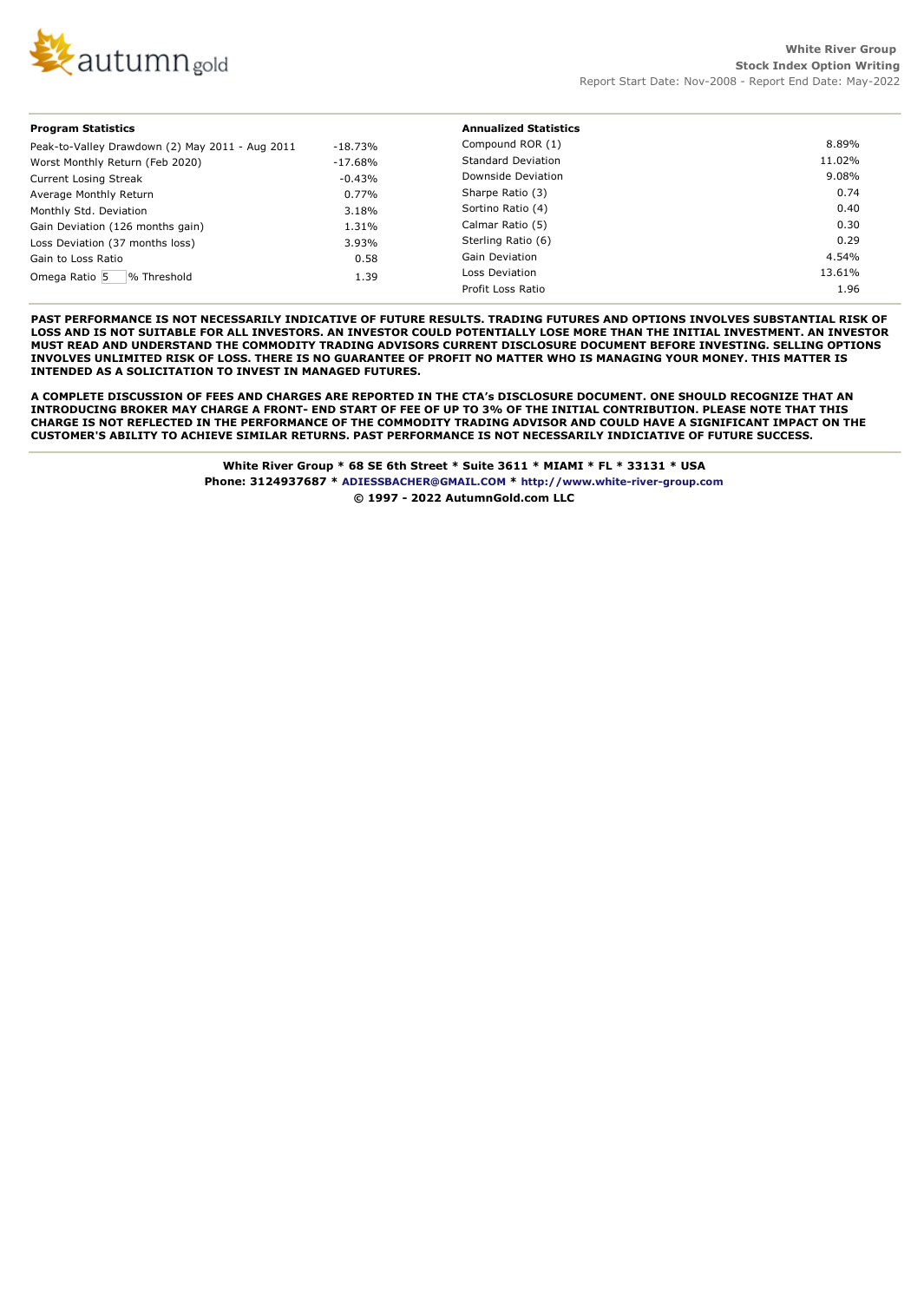

**White River Group Stock Index Option Writing** Report Start Date: Nov-2008 - Report End Date: May-2022

| <b>Time Window Analysis</b> |             |         |           | <b>Historical Drawdown and Recoveries***</b> |                                |                |                 |            |  |  |
|-----------------------------|-------------|---------|-----------|----------------------------------------------|--------------------------------|----------------|-----------------|------------|--|--|
| Length                      | <b>Best</b> | Average | Worst     | <b>Start</b>                                 | <b>Depth</b>                   | Length         | Recovery        | <b>End</b> |  |  |
| 1 mo                        | 8%          | 0.8%    | $-17.7%$  | $Jun-11$                                     | $-18.73%$                      | $3 \text{ mo}$ | 5 mo            | $Jan-12$   |  |  |
| $3 \text{ mo}$              | 17.6%       | 2.3%    | $-18.7%$  | Aug-15                                       | $-18.29%$                      | 8 mo           | $15 \text{ mo}$ | $Jun-17$   |  |  |
| 6 mo                        | 28.1%       | 4.6%    | $-15.8%$  | Feb-20                                       | $-17.76%$                      | $2 \text{ mo}$ | $15 \text{ mo}$ | Jun-21     |  |  |
| $12 \text{ mo}$             | 43.5%       | 9.1%    | $-14.6\%$ | $Nov-17$                                     | $-12.23%$                      | 5 mo           | $16 \text{ mo}$ | Jul-19     |  |  |
|                             |             |         |           | $May-10$                                     | $-6.73%$                       | $1 \text{ mo}$ | $2 \text{ mo}$  | $Jul-10$   |  |  |
| $18 \text{ mo}$             | 49.8%       | 13.2%   | $-13.3%$  | $Jan-22$                                     | $-3.91%$                       | $2 \text{ mo}$ | $3 \text{ mo}$  | n/a        |  |  |
| 24 mo                       | 56.9%       | 17.1%   | $-12.7%$  |                                              |                                |                |                 |            |  |  |
| 36 mo                       | 83.5%       | 26.8%   | $-13.7%$  |                                              | Current Losing Streak = -0.43% |                |                 |            |  |  |





**PAST PERFORMANCE IS NOT NECESSARILY INDICATIVE OF FUTURE RESULTS. TRADING FUTURES AND OPTIONS INVOLVES SUBSTANTIAL RISK OF LOSS AND IS NOT SUITABLE FOR ALL INVESTORS. AN INVESTOR COULD POTENTIALLY LOSE MORE THAN THE INITIAL INVESTMENT. AN INVESTOR MUST READ AND UNDERSTAND THE COMMODITY TRADING ADVISORS CURRENT DISCLOSURE DOCUMENT BEFORE INVESTING. SELLING OPTIONS INVOLVES UNLIMITED RISK OF LOSS. THERE IS NO GUARANTEE OF PROFIT NO MATTER WHO IS MANAGING YOUR MONEY. THIS MATTER IS INTENDED AS A SOLICITATION TO INVEST IN MANAGED FUTURES.**

**A COMPLETE DISCUSSION OF FEES AND CHARGES ARE REPORTED IN THE CTA's DISCLOSURE DOCUMENT. ONE SHOULD RECOGNIZE THAT AN INTRODUCING BROKER MAY CHARGE A FRONT- END START OF FEE OF UP TO 3% OF THE INITIAL CONTRIBUTION. PLEASE NOTE THAT THIS CHARGE IS NOT REFLECTED IN THE PERFORMANCE OF THE COMMODITY TRADING ADVISOR AND COULD HAVE A SIGNIFICANT IMPACT ON THE CUSTOMER'S ABILITY TO ACHIEVE SIMILAR RETURNS. PAST PERFORMANCE IS NOT NECESSARILY INDICIATIVE OF FUTURE SUCCESS.**